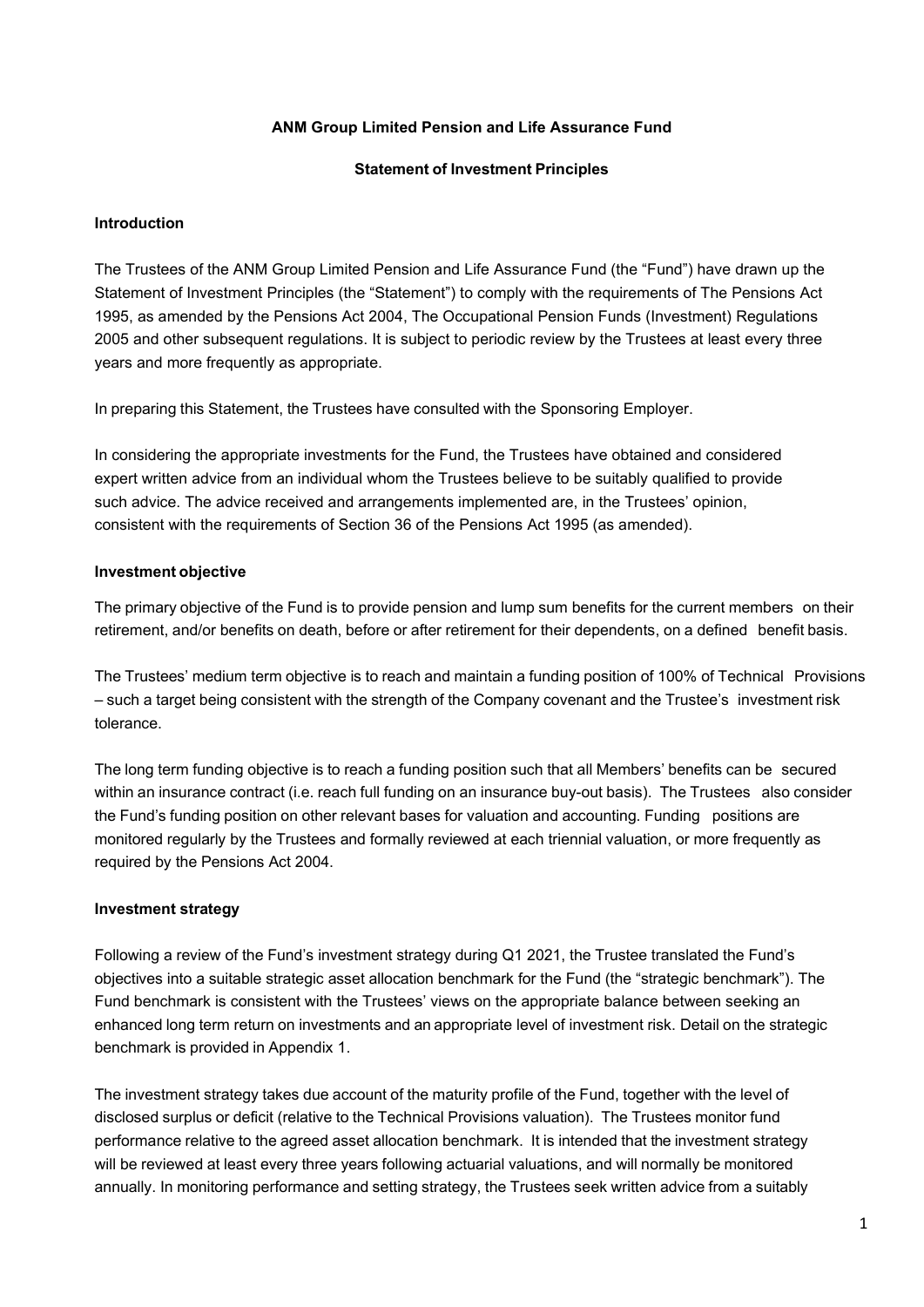qualified person as required, currently Isio.

The Fund employs a mix of both active and passive management. Detail on the investment management structure of the Fund is provided in Appendix 1.

## **Investment Management Arrangements**

The Trustees have appointed six investment managers to manage the assets of the Fund as listed in Appendix 1. The investment managers are regulated under the Financial Services and Markets Act 2000.

All decisions about the day-to-day management of the assets have been delegated to the investment managers via a written agreement. The delegation includes decisions about:

- Selection, retention and realisation of investments including taking into account all financially material considerations in making these decisions;
- The exercise of rights (including voting rights) attaching to the investments;
- Undertaking engagement activities with investee companies and other stakeholders, where appropriate.

The Trustees take investment managers' policies into account when selecting and monitoring managers. The Trustees also take into account the performance targets the investment managers are evaluated on. The investment managers are expected to exercise powers of investment delegated to them, with a view to following the principles contained within this statement, so far as is reasonably practicable.

As the Fund's assets are invested in pooled vehicles, the custody of the holdings is arranged by the investment manager. The Trustee acknowledges that it cannot directly influence the environmental, social and governance policies and practices of the companies in which the pooled funds invest. However, the Trustee does expect its fund managers and investment consultant to take account of financially material considerations when carrying out their respective roles.

The Trustees have appointed the following investment managers: Legal and General Assurance (Pension Management) Limited ("LGIM"), BMO Global Asset Management ("BMO"), Apollo Management International LLP ("Apollo"), BlackRock Asset Management UK Limited ("BlackRock"), Ninety One Fund Managers UK Limited ("Ninety One") and J.P Morgan Asset Management ("JPM") as investment managers.

The LGIM equity allocation is managed on a passive, or index tracking, basis, whereby the objective is to match, rather than exceed, the performance of the benchmark index for each fund respectively. The JPM diversified credit, BlackRock & Ninety One diversified growth, BlackRock long lease property and Apollo semiliquid credit mandates are actively managed with the aim of exceeding a performance target.

The Trustees consider the different managers and asset classes described above, and the balance between them, to be suitable given the circumstances of the Fund. This combination results in a diversified mix of assets, geographic spread and number of investments held. An analysis of the Fund's investments by fund manager and asset class, as at 30 April 2021, is set out in Appendix 1.

### **Investment Manager Monitoring and Engagement**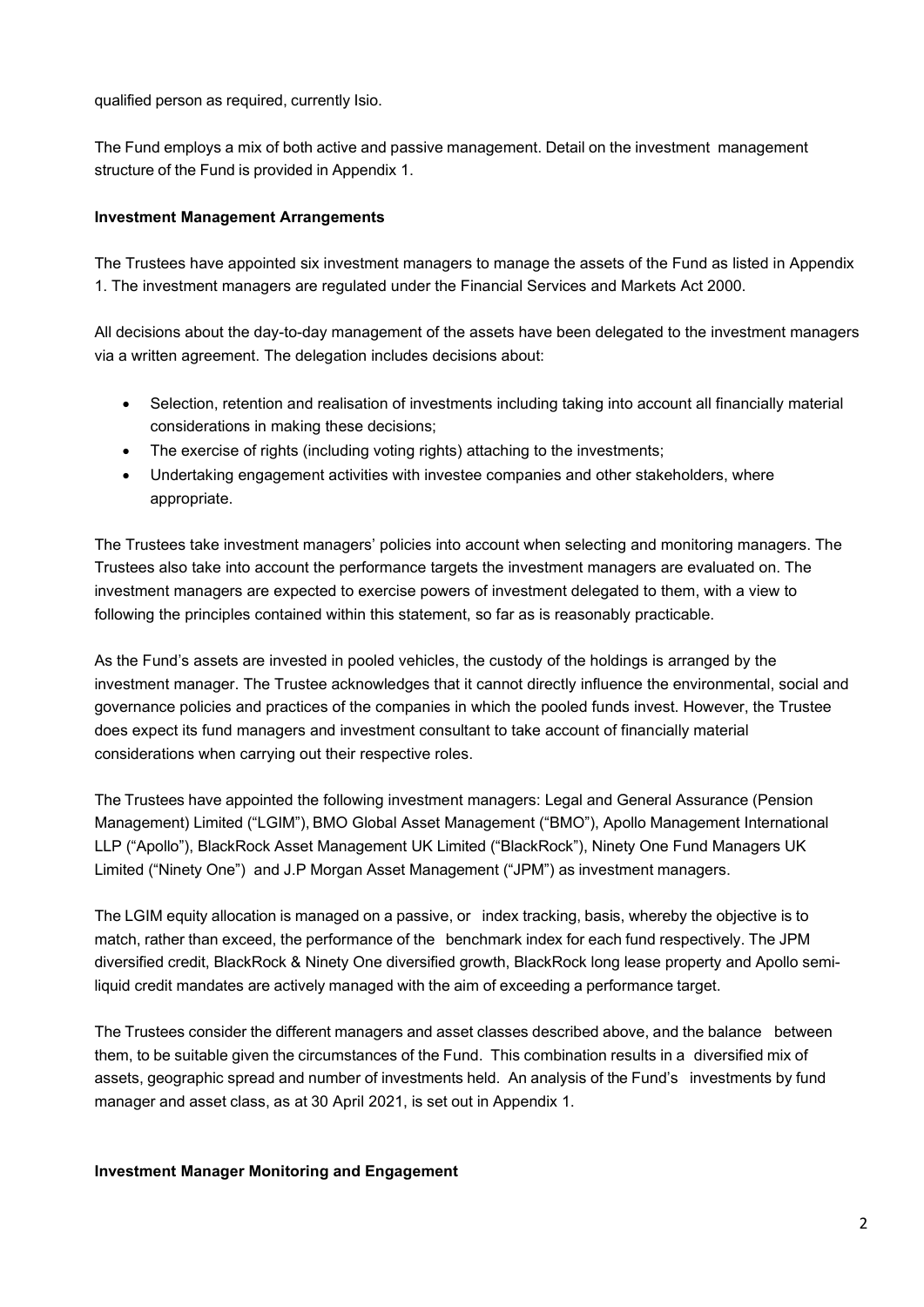The Trustees monitor and engage with the Fund's investment managers and other stakeholders on a variety of issues. Below is a summary of the areas covered and how the Trustees seek to engage on these matters with investment managers.

| <b>Areas for</b> | Method for monitoring and engagement           | <b>Circumstances for additional</b>     |
|------------------|------------------------------------------------|-----------------------------------------|
| engagement       |                                                | monitoring and engagement               |
| Performance,     | The Trustees receive a quarterly<br>$\bullet$  | There are significant<br>$\bullet$      |
| Strategy and     | performance report which details               | changes made to the                     |
| <b>Risk</b>      | information on the underlying investments'     | investment strategy.                    |
|                  | performance, strategy and overall risks,       |                                         |
|                  | which are considered at the relevant           | The risk levels within the<br>$\bullet$ |
|                  | Trustees meeting.                              | assets managed by the                   |
|                  |                                                | investment managers have                |
|                  | The Fund's investment managers are             | increased to a level above              |
|                  | invited, in person, to present to the          | and beyond the Trustees'                |
|                  | Trustees on their performance, strategy        | expectations.                           |
|                  | and risk exposures.                            |                                         |
|                  |                                                | Underperformance vs the<br>$\bullet$    |
|                  |                                                | performance objective over              |
|                  |                                                | the period that this objective          |
|                  |                                                | applies.                                |
| Environmental,   | The Trustees' investment managers<br>$\bullet$ | The manager has not acted<br>$\bullet$  |
| Social,          | provide annual reports on how they have        | in accordance with their                |
| Corporate        | engaged with issuers regarding social,         | policies and frameworks.                |
| Governance       | environmental and corporate governance         |                                         |
| factors and the  | issues (including capital structure and        | The manager's policies are<br>$\bullet$ |
| exercising of    | conflicts of interest).                        | not in line with the Trustees'          |
| rights           |                                                | policies in this area.                  |
|                  | The Trustees receives information from         |                                         |
|                  | their investment advisers on the               |                                         |
|                  | investment managers' approaches to             |                                         |
|                  | engagement.                                    |                                         |
|                  |                                                |                                         |

Through the engagement described above, the Trustees will work with the investment managers to improve their alignment with the above policies. Where sufficient improvement is not observed, the Trustees will review the relevant investment manager's appointment and will consider terminating the arrangement.

## **Expected return on investments**

The investment strategy aims to achieve a return on Fund assets which, taken in conjunction with contributions, is sufficient, over time, to match growth in the Fund's pension liabilities.

The overall performance target (i.e. the expected return on the Fund's investments) has been set at Gilts + 2.9% p.a. based on Isio's central assumptions as at 31 March 2021. Further detail on the expected return on investments is provided in Appendix 1.

### **Realisation of Investments**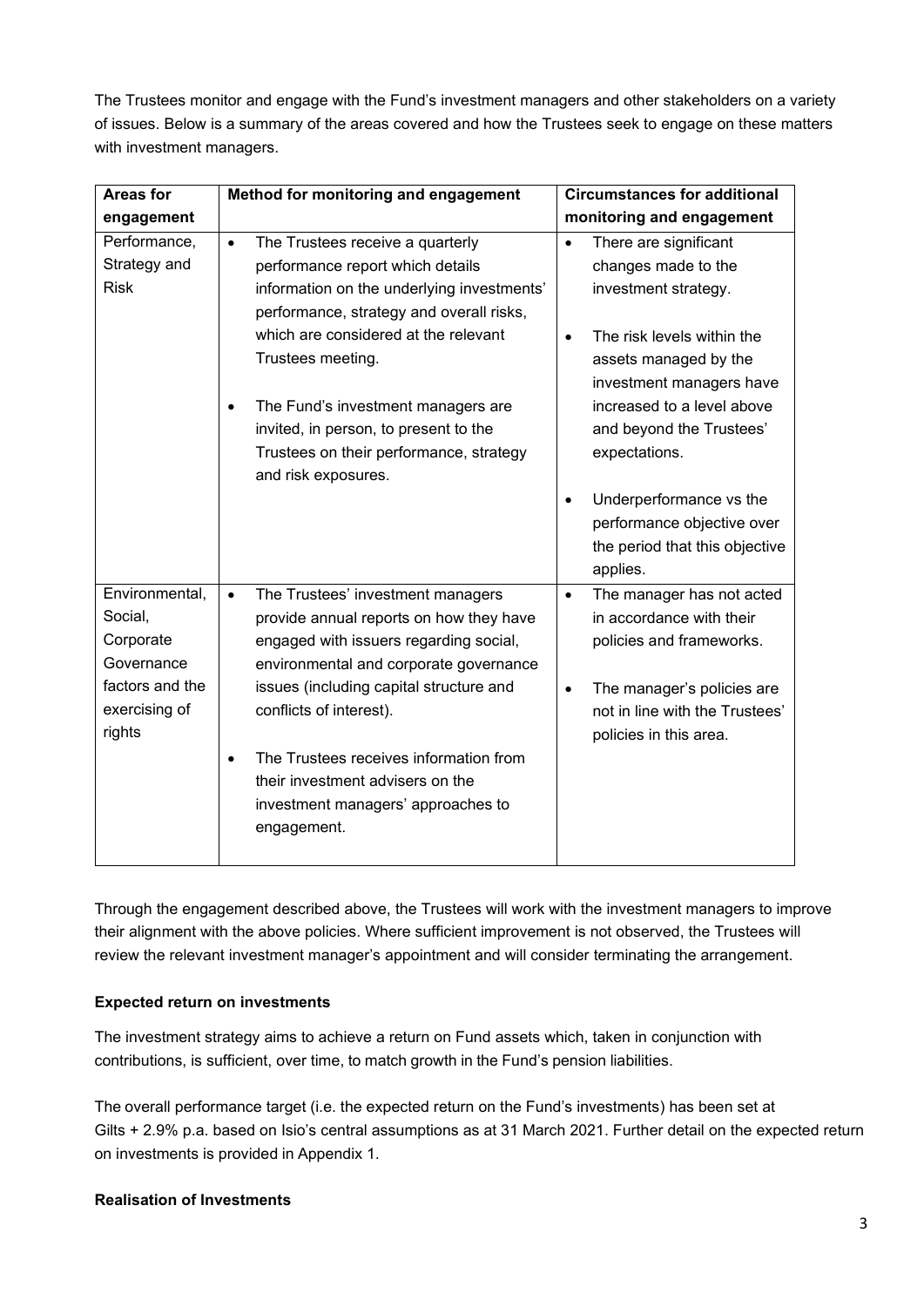The Trustees operate a bank account for daily cash flow needs.

On a quarterly basis, via the regular investment reporting, the Trustees consider the strategic positioning of each of the Fund's mandates, to identify the various over/under weight allocations. Written advice is provided by the investment consultant as to the appropriate source of funding in the event that there is insufficient cash to meet Fund cashflow requirements.

## **Additional Assets**

Assets in respect of members' additional voluntary contributions are held with Prudential in their with-profits policy. Assets are also invested in Prudential's unitized discretionary fund.

In addition, some of the Fund's pensions were secured by annuity contracts with various providers during the 1980s.

Signed for and on behalf of ANM Group Limited Pension and Life Assurance Fund

**9 June 2021**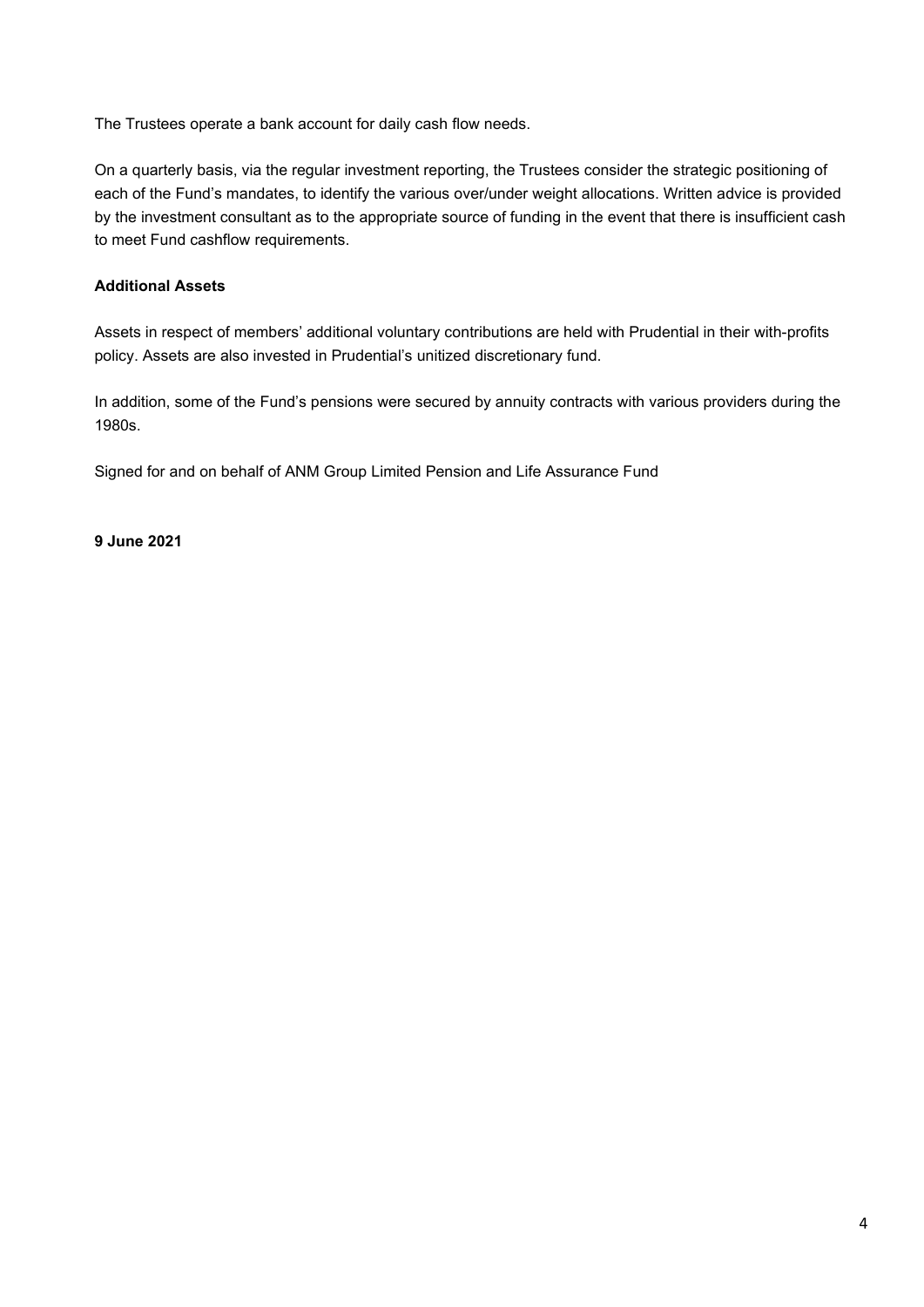## **Appendix 1**

Strategic asset allocation split by fund manager (as at 30 April 2021)

| <b>Fund Manager</b> | %     | <b>Mandate</b> | <b>Assets</b>             |
|---------------------|-------|----------------|---------------------------|
| <b>LGIM</b>         | 17.5  | Passive        | <b>Global Equity</b>      |
| <b>BlackRock</b>    | 12.5  | Active         | Diversified Growth        |
|                     | 10.0  |                | Long Lease Property       |
| Ninety One          | 5.0   | Active         | <b>Diversified Growth</b> |
| <b>JPM</b>          | 20.0  | Active         | <b>Diversified Credit</b> |
| Apollo              | 12.5  | Active         | Semi Liquid Credit        |
| <b>BMO</b>          | 22.5  | Passive        | LDI                       |
| <b>Total</b>        | 100.0 |                |                           |

Totals may not sum due to rounding.

Asset split by asset class (as at 30 April 2021)

| <b>Asset Class</b>        | <b>Strategic</b><br>Benchmark (%) | <b>Expected</b><br>Return <sup>1</sup> $(\%)$ |
|---------------------------|-----------------------------------|-----------------------------------------------|
| <b>Global Equity</b>      | 17.5                              | Gilts $+4.0\%$                                |
| <b>Diversified Growth</b> | 17.5                              | Gilts $+3.5%$                                 |
| Diversified Credit        | 20                                | Gilts + $2.6%$                                |
| Semi Liquid Credit        | 12.5                              | Gilts $+3.7%$                                 |
| Long Lease Property       | 10                                | Gilts + $2.5%$                                |
| LDI                       | 22.5                              | Gilts                                         |
| Total                     | 100.0                             | Gilts $+2.9%$                                 |

Totals may not sum due to rounding

1 Expected return assumptions are based on Isio's central (best estimate) assumptions as at 31 March 2021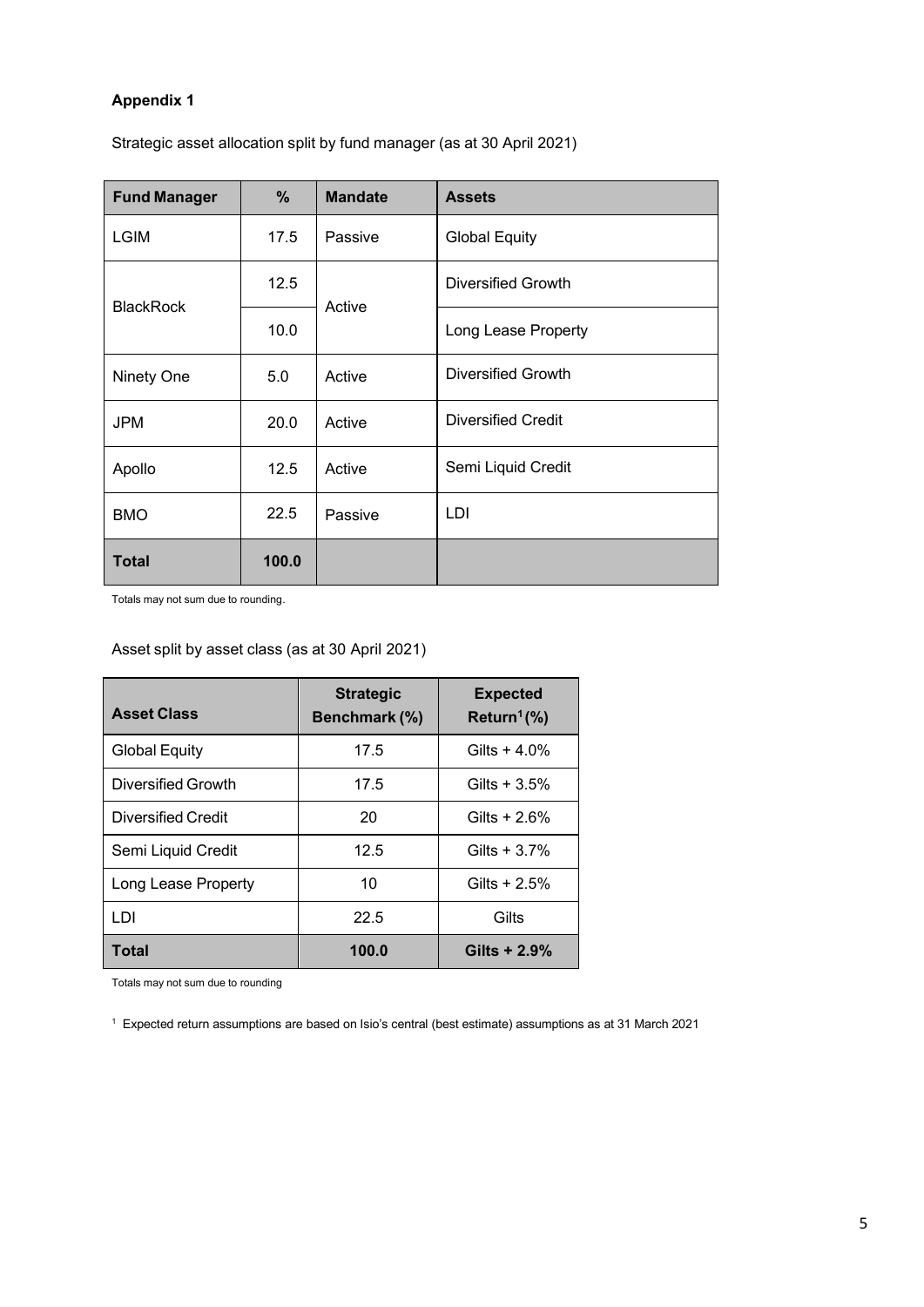## **Appendix 2 – Risks, Financially Material Considerations and Non-Financial matters**

A non-exhaustive list of risks and financially material considerations that the Trustees have considered and sought to manage is shown below.

The Trustees adopt an integrated risk management approach. The three key risks associated within this framework and how they are managed are stated below:

| <b>Risks</b> | <b>Definition</b>                                                                                                                                 | <b>Policy</b>                                                                                                                                                                                                                                                                                                       |
|--------------|---------------------------------------------------------------------------------------------------------------------------------------------------|---------------------------------------------------------------------------------------------------------------------------------------------------------------------------------------------------------------------------------------------------------------------------------------------------------------------|
| Investment   | The risk that the Fund's<br>$\bullet$<br>position deteriorates due<br>to the assets<br>underperforming.                                           | Selecting an investment objective that is<br>achievable and is consistent with the<br>Fund's funding basis and the sponsoring<br>company's covenant strength.<br>Investing in a diversified portfolio of<br>٠<br>assets.                                                                                            |
| Funding      | The extent to which there<br>are insufficient Fund<br>assets available to cover<br>ongoing and future liability<br>cash flows.                    | Funding risk is considered as part of the<br>٠<br>investment strategy review and the<br>actuarial valuation.<br>The Trustees will agree an appropriate<br>$\bullet$<br>basis in conjunction with the investment<br>strategy to ensure an appropriate<br>journey plan is agreed to manage<br>funding risk over time. |
| Covenant     | The risk that the<br>$\bullet$<br>sponsoring company<br>becomes unable to<br>continue providing the<br>required financial support<br>to the Fund. | When developing the Fund's investment<br>$\bullet$<br>and funding objectives, the Trustees<br>take account of the strength of the<br>covenant ensuring the level of risk the<br>Fund is exposed to is at an appropriate<br>level for the covenant to support.                                                       |

The Fund is exposed to a number of underlying risks relating to the Fund's investment strategy, these are summarised below:

| <b>Risk</b>        | <b>Definition</b>                    | <b>Policy</b>                                       |
|--------------------|--------------------------------------|-----------------------------------------------------|
| Interest rates and | The risk of mismatch<br>٠            | To hedge 80% of movements in interest<br>٠          |
| inflation          | between the value of the             | rates and inflation on a Technical                  |
|                    | Scheme assets and                    | Provisions basis.                                   |
|                    | present value of liabilities         |                                                     |
|                    | from changes in interest             |                                                     |
|                    | rates and inflation                  |                                                     |
|                    | expectations.                        |                                                     |
| Liquidity          | Difficulties in raising<br>$\bullet$ | To maintain a sufficient allocation to<br>$\bullet$ |
|                    | sufficient cash when                 | liquid assets so that there is a prudent            |
|                    | required without adversely           | buffer to pay members benefits as they              |
|                    | impacting the fair market            | fall due (including transfer values).               |
|                    | value of the investment.             |                                                     |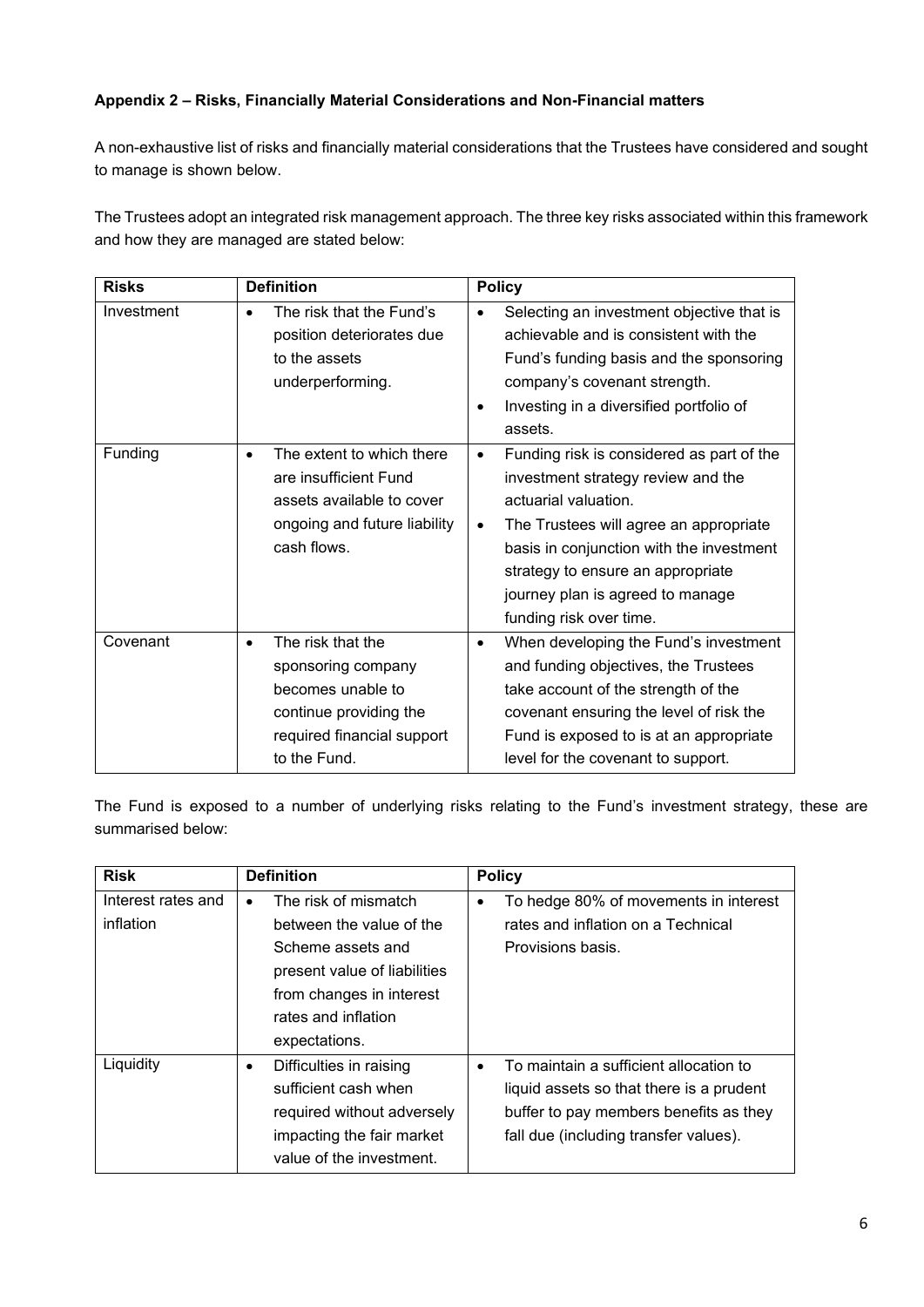| Market         | $\bullet$ | Experiencing losses due to<br>factors that affect the | $\bullet$ | To remain appropriately diversified and<br>hedge away any unrewarded risks, |
|----------------|-----------|-------------------------------------------------------|-----------|-----------------------------------------------------------------------------|
|                |           | overall performance of the                            |           | where practicable.                                                          |
|                |           | financial markets.                                    |           |                                                                             |
| Credit         | ٠         | Default on payments due                               | $\bullet$ | To diversify this risk by investing in a                                    |
|                |           | as part of a financial                                |           | range of credit markets across different                                    |
|                |           | security contract.                                    |           | geographies and sectors                                                     |
| Environmental, | $\bullet$ | Exposure to                                           | $\bullet$ | To appoint managers who satisfy the                                         |
| Social and     |           | Environmental, Social and                             |           | following criteria, unless there is a good                                  |
| Governance     |           | Governance factors,                                   |           | reason why the manager does not                                             |
|                |           | including but not limited to                          |           | satisfy each criteria:                                                      |
|                |           | climate change, which can                             |           | Responsible Investment ('RI')                                               |
|                |           | impact the performance of                             |           | Policy / Framework                                                          |
|                |           | the Fund's investments.                               |           | Implemented via Investment                                                  |
|                |           |                                                       |           | Process                                                                     |
|                |           |                                                       |           | A track record of using                                                     |
|                |           |                                                       |           | engagement and any voting rights                                            |
|                |           |                                                       |           | to manage ESG factors                                                       |
|                |           |                                                       |           | <b>ESG</b> specific reporting                                               |
|                |           |                                                       |           | UN PRI Signatory (or equivalent)                                            |
|                |           |                                                       |           | The Trustees monitor the managers on                                        |
|                |           |                                                       |           | an ongoing basis.                                                           |
|                |           |                                                       | $\bullet$ | The Trustees consider ESG issues as                                         |
|                |           |                                                       |           | part of the investment process, and                                         |
|                |           |                                                       |           | believe that financially material                                           |
|                |           |                                                       |           | considerations (including climate                                           |
|                |           |                                                       |           | change) are implicitly factored into the                                    |
|                |           |                                                       |           | expected risk and return profile of the                                     |
|                |           |                                                       |           | asset classes they are investing in.                                        |
| Currency       |           | The potential for adverse                             |           | Hedge all currency risk on all assets that                                  |
|                |           | currency movements to                                 |           | deliver a return through contractual                                        |
|                |           | have an impact on the                                 |           | income.                                                                     |
|                |           | Fund's investments.                                   | $\bullet$ | Hedge 50% of currency risk on equities.                                     |
|                |           |                                                       |           |                                                                             |
| Non-financial  | $\bullet$ | Any factor that is not                                | $\bullet$ | Non-financial matters are not taken into                                    |
|                |           | expected to have a                                    |           | account in the selection, retention or                                      |
|                |           | financial impact on the                               |           | realisation of investments.                                                 |
|                |           | Fund's investments.                                   |           |                                                                             |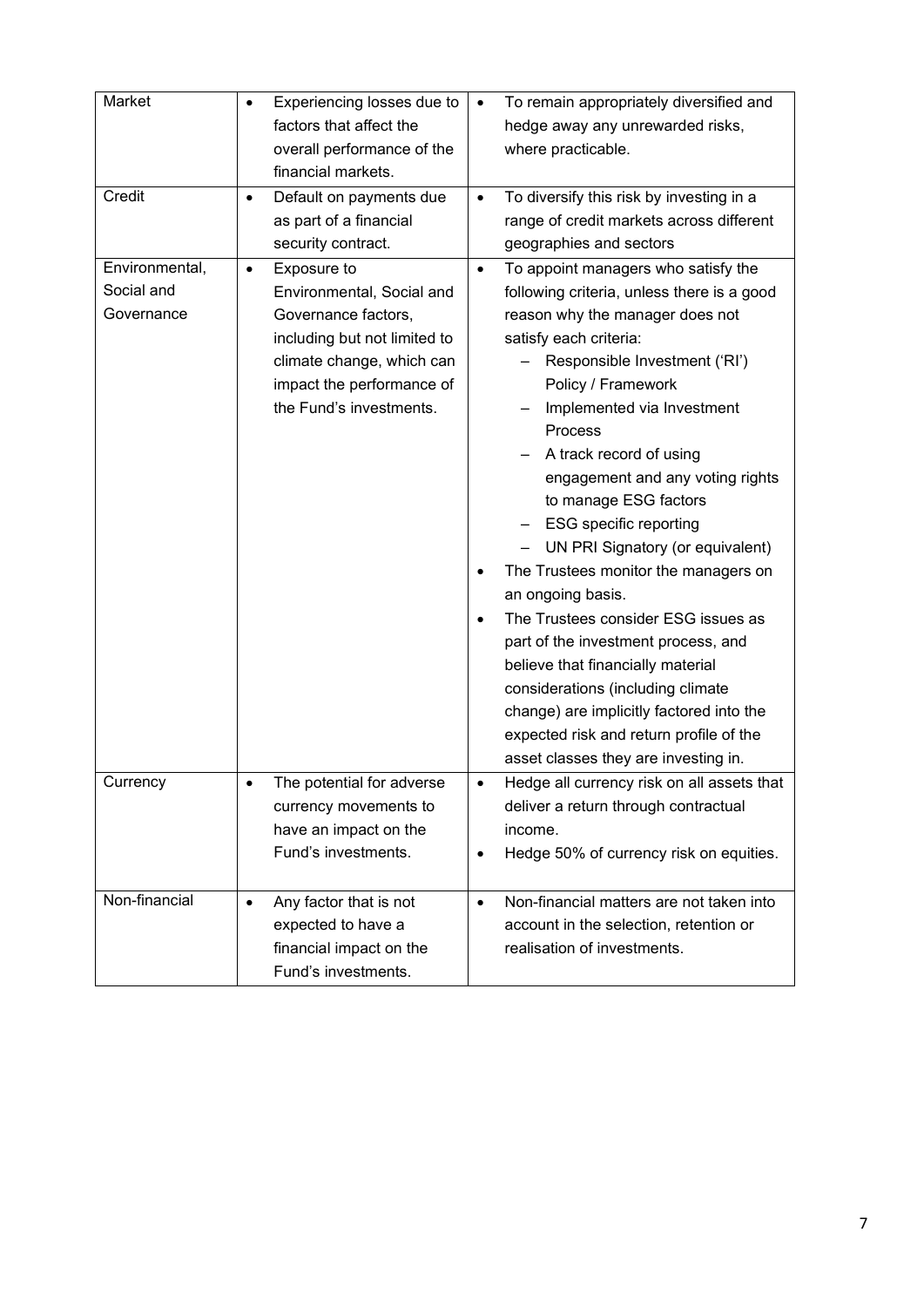# **Appendix 3 - Policy on Investment Manager Arrangements**

The Trustees have the following policies in relation to the investment management arrangements for the Fund:

| How the investment managers are        | $\bullet$ | As the Fund is invested in pooled funds, there is not   |
|----------------------------------------|-----------|---------------------------------------------------------|
| incentivised to align their investment |           | scope for these funds to tailor their strategy and      |
| strategy and decisions with the        |           | decisions in line with the Trustees policies. However,  |
| Trustees policies.                     |           | the Trustees invest in a portfolio of pooled funds that |
|                                        |           | are aligned to the strategic objectives.                |
|                                        | $\bullet$ | The Trustees believe the annual fee paid to the fund    |
|                                        |           | managers incentivises them to stick to the fund         |
|                                        |           | objective, which is used to reflect the investment      |
|                                        |           | strategy.                                               |
| How the investment managers are        | $\bullet$ | The Trustees review the investment managers'            |
| incentivised to make decisions based   |           | performance relative to medium and long-term            |
| on assessments of medium to long-      |           | objectives as documented in the investment              |
| term financial and non-financial       |           | management agreements.                                  |
| performance of an issuer of debt or    | $\bullet$ | The Trustees monitor the investment managers'           |
| equity and to engage with them to      |           | engagement and voting activity on an annual basis as    |
| improve performance in the medium to   |           | part of their ESG monitoring process.                   |
| long-term.                             | $\bullet$ | The Trustees do not incentivise the investment          |
|                                        |           | managers to make decisions based on non-financial       |
|                                        |           | performance.                                            |
| How the method (and time horizon) of   | $\bullet$ | The Trustees review the performance of all of the       |
| the evaluation of investment           |           | Fund's investments on a net of cost basis to ensure a   |
| managers' performance and the          |           | true measurement of performance versus investment       |
| remuneration for their services are in |           | objectives.                                             |
| line with the Trustees policies.       | $\bullet$ | The Trustees evaluate performance over the time         |
|                                        |           | period stated in the investment managers'               |
|                                        |           | performance objective, which is typically 3 to 5 years. |
|                                        | $\bullet$ | Investment manager fees are reviewed annually to        |
|                                        |           | make sure the correct amounts have been charged         |
|                                        |           | and that they remain competitive.                       |
| The method for monitoring portfolio    |           | The Trustees do not directly monitor turnover costs.    |
| turnover costs incurred by investment  |           | However, the investment managers are incentivised       |
| managers and how they define and       |           | to minimise costs as they are measured on a net of      |
| monitor targeted portfolio turnover or |           | cost basis.                                             |
| turnover range.                        |           |                                                         |
| The duration of the Fund's             | $\bullet$ | The duration of the arrangements is considered in the   |
| arrangements with the investment       |           | context of the type of fund the Fund invests in.        |
| managers                               |           | For closed ended funds or funds with a lock-in          |
|                                        |           | period the Trustees ensure the timeframe of the         |
|                                        |           | investment or lock-in is in line with the Trustees      |
|                                        |           | objectives and Fund's liquidity requirements.           |
|                                        |           | For open ended funds, the duration is flexible          |
|                                        |           | and the Trustees will from time-to-time consider        |
|                                        |           |                                                         |